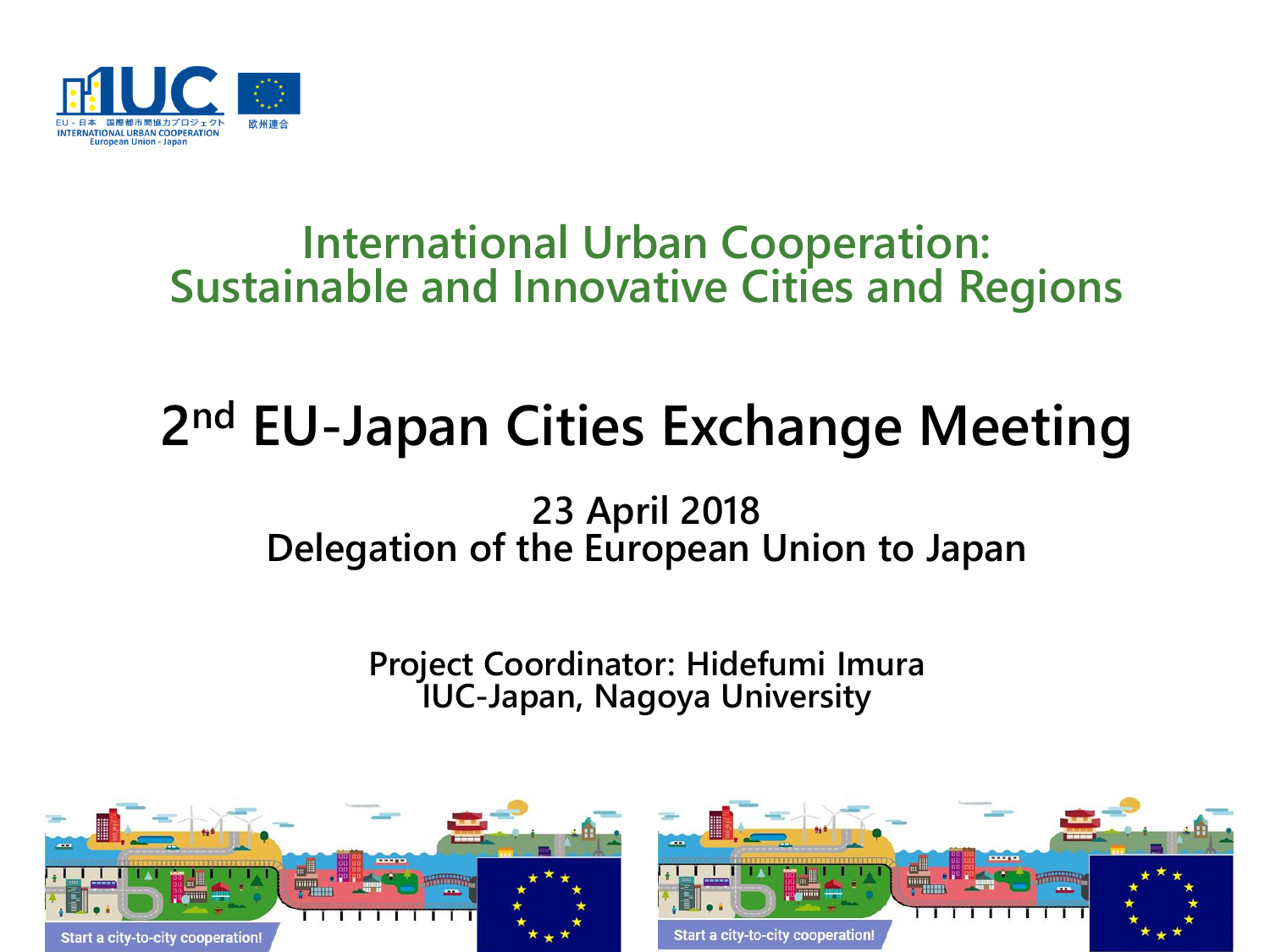

## **EU-Japan City Parings: 10 cities engaged**





Start a city-to-city cooperation!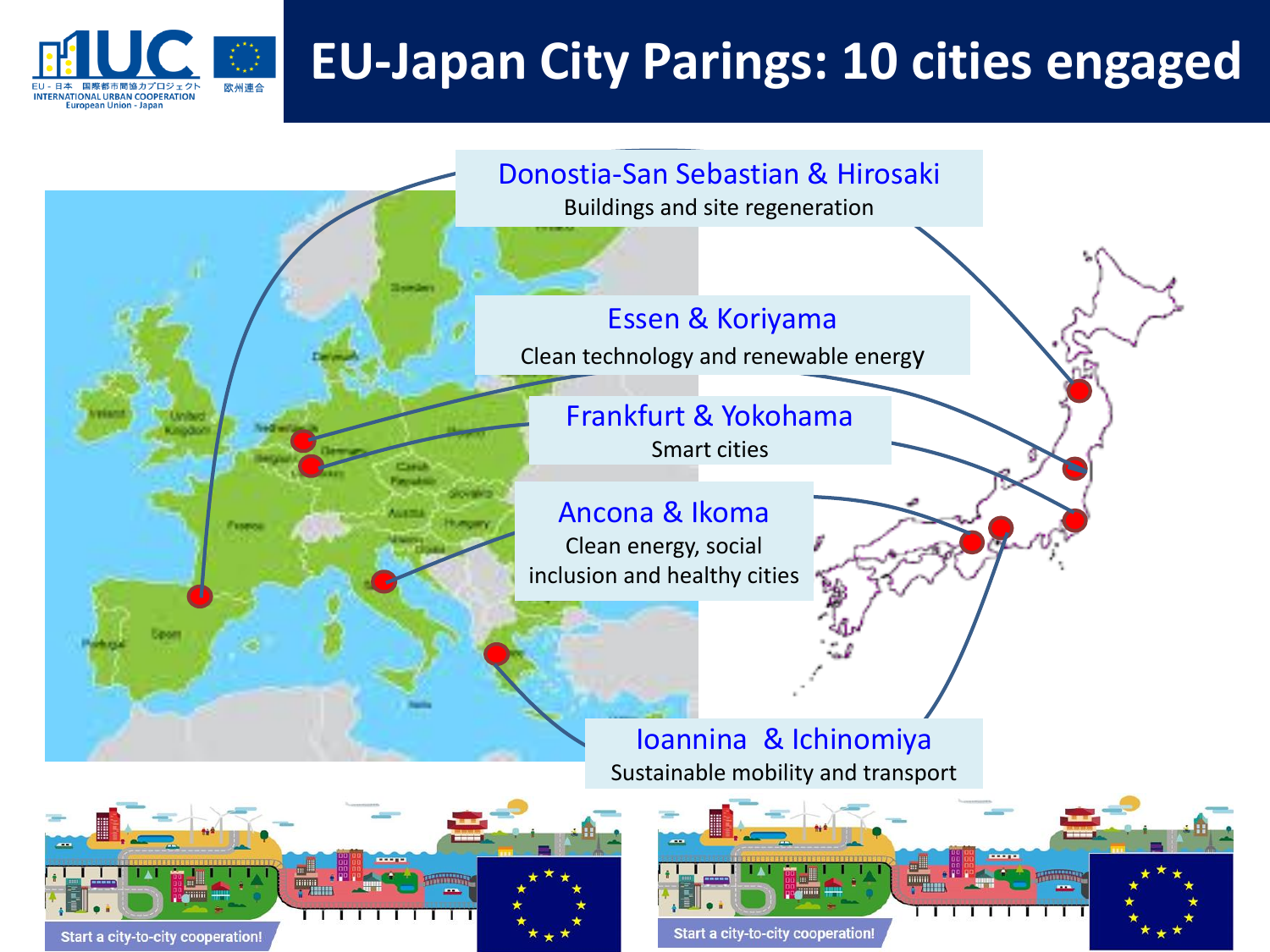# **What Worked?**



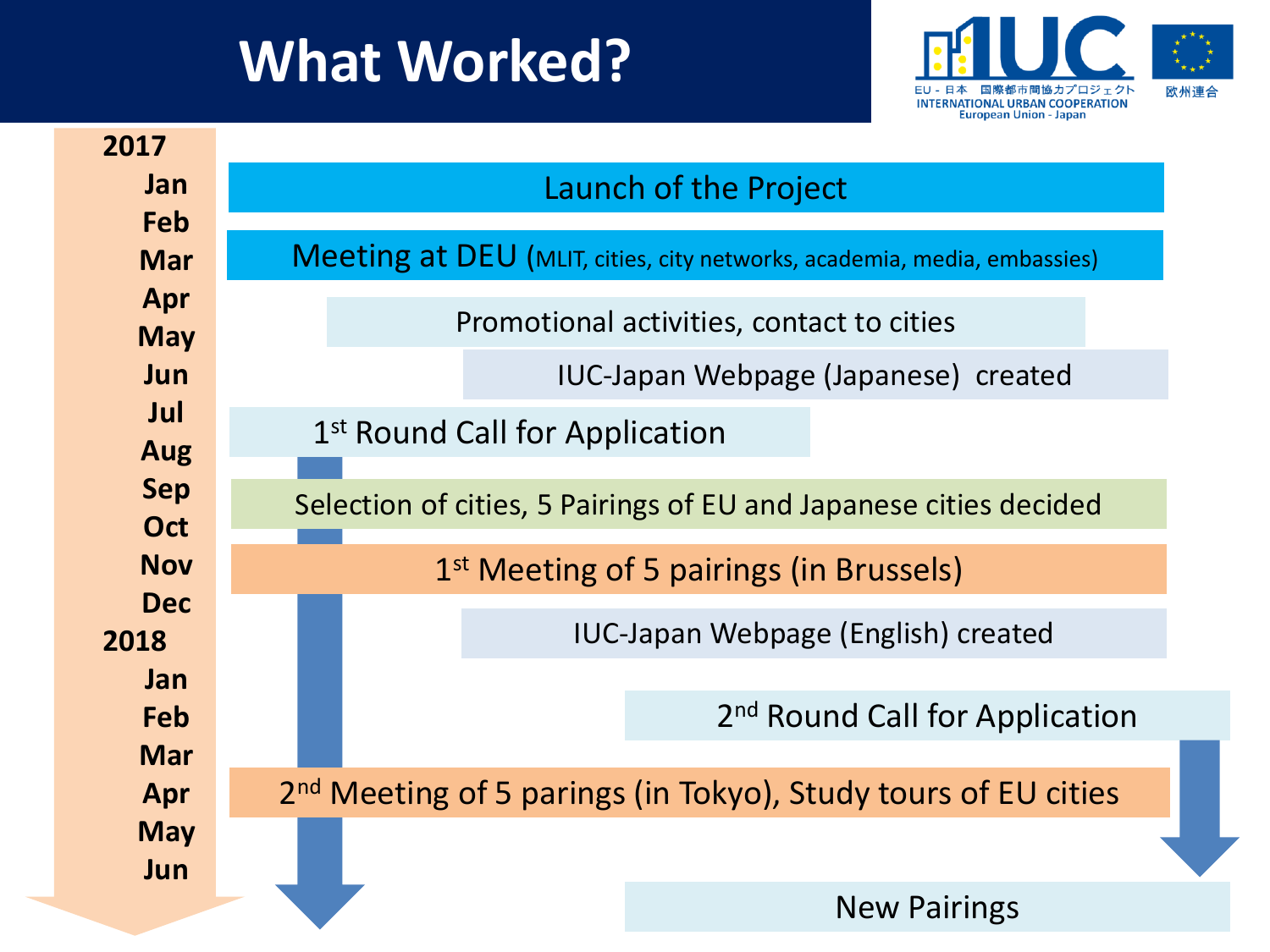# **Work Plan for 2018-2019**



| 2018        | 1 <sup>st</sup> Meeting of 5 pairings (in Brussels)                                   |
|-------------|---------------------------------------------------------------------------------------|
| Jan<br>Feb  | 2nd Round Call for Application                                                        |
| <b>Mar</b>  |                                                                                       |
| Apr         | 2 <sup>nd</sup> Meeting of 5 parings (in Tokyo), Study tours of EU cities             |
| <b>May</b>  | New 3 Pairings decided                                                                |
| Jun<br>Jul  |                                                                                       |
| <b>Aug</b>  |                                                                                       |
| <b>Sep</b>  |                                                                                       |
| <b>Oct</b>  | 3rd Meeting of 5 parings (in Brussels), Study tours of 5 Japanese cities              |
| <b>Nov</b>  | 1 <sup>st</sup> Meeting of 3 Pairings (in Brussels), Study tours of 3 Japanese cities |
| <b>Dec</b>  |                                                                                       |
| 2019<br>Jan | Making Analysis and Local Action Plans for 5 pairings                                 |
| Feb         |                                                                                       |
| <b>Mar</b>  |                                                                                       |
| Apr         | Final Meeting of 5 parings (in Tokyo)                                                 |
| <b>May</b>  | 2 <sup>nd</sup> Meeting of 3 Pairings (in Tokyo), Study tours of 3 EU cities in Japan |
| Jun<br>Jul  |                                                                                       |
| Aug         | Making Analysis and Local Action Plans for 3 pairings                                 |
| <b>Sep</b>  |                                                                                       |
| <b>Oct</b>  | Final Meeting of 3 Pairings                                                           |
| <b>Nov</b>  |                                                                                       |
| <b>Dec</b>  | <b>Concluding Meeting and Synthesis</b>                                               |
| 2020        |                                                                                       |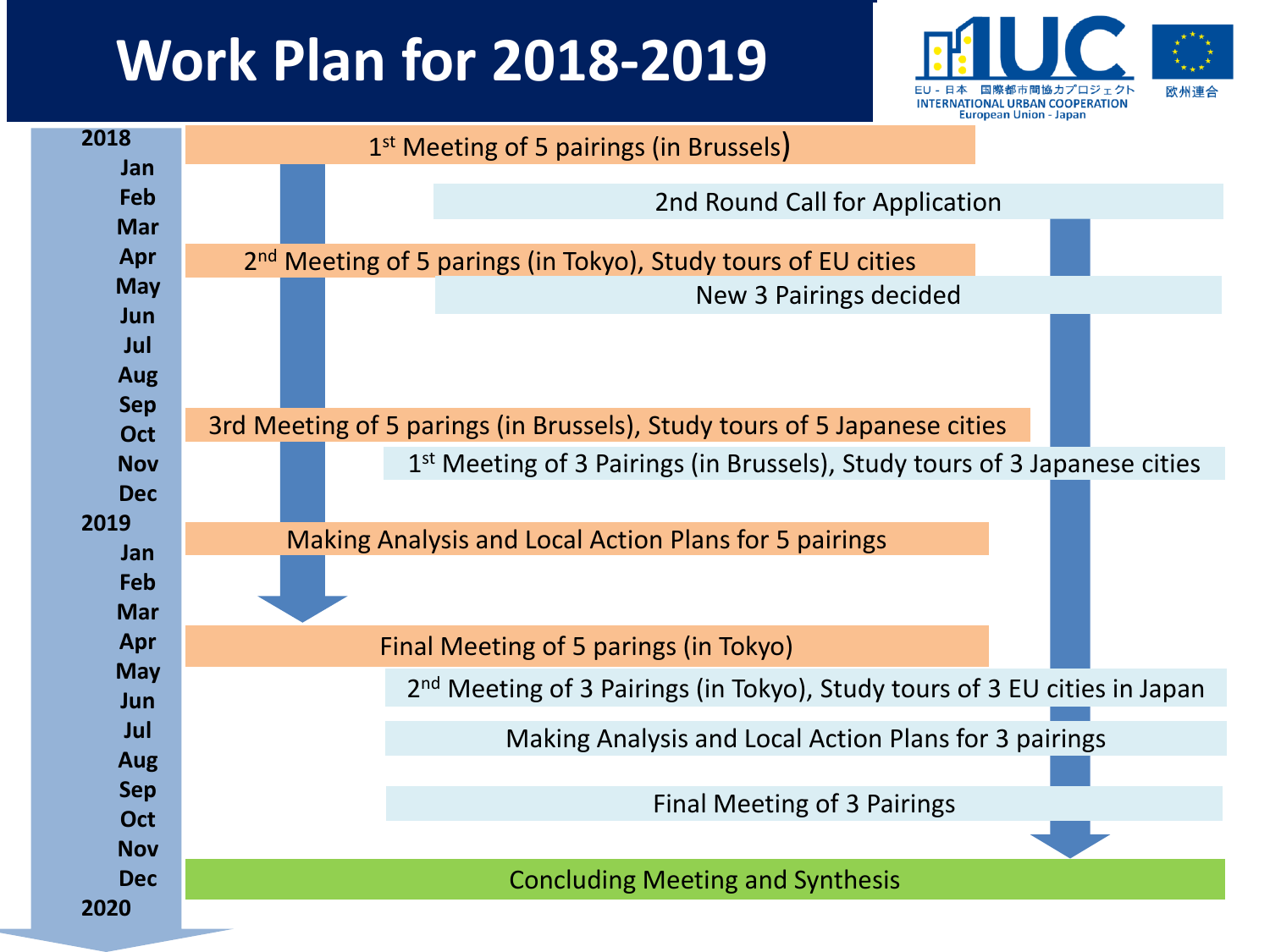# City to City Cooperation **IUC-Japan Homepage**



<http://www.iuc.eu/>  $\leftarrow$  IUC International <http://www.iuc.eu/japan/home/> ← IUC-Japan (日本語) <http://www.iuc.eu/japan-en/home/> ← IUC-Japan (English)



News and Events About us

- **movement along the riverside**
- **Yokohama: Learn how Yokohama City transformed into a "FutureCity Yokohama" through their smart city project.**
- **Ikoma: Active seniors take the lead for "Ikoma Citizen Power Company, Ltd".**
- *Add More!!*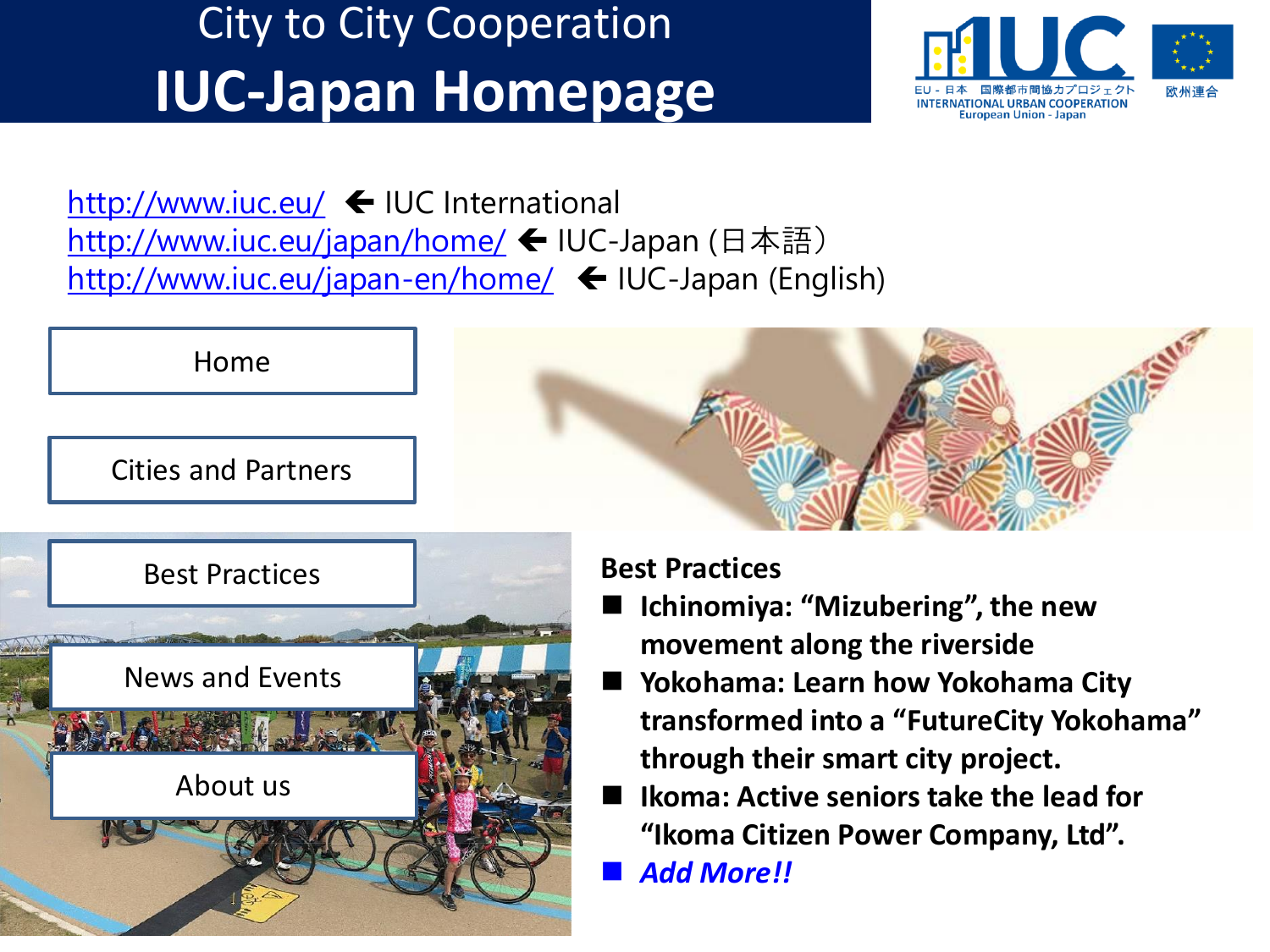## **Next Steps**



## EU-Japan City Pairings (5+3)

### **Project Objectives/Targets**

- **Capacity building of EU and Japanese cities**
- **Mutual Learning**
- **Knowledge Sharing**
- **Good Practices**
- **Business contacts**
- **Business opportunities**
- **Technology innovation**



Ancona learns Ikoma's "smart aging" method

### **Partnership Agreement**

- **Local action plan**
- **Pilot projects**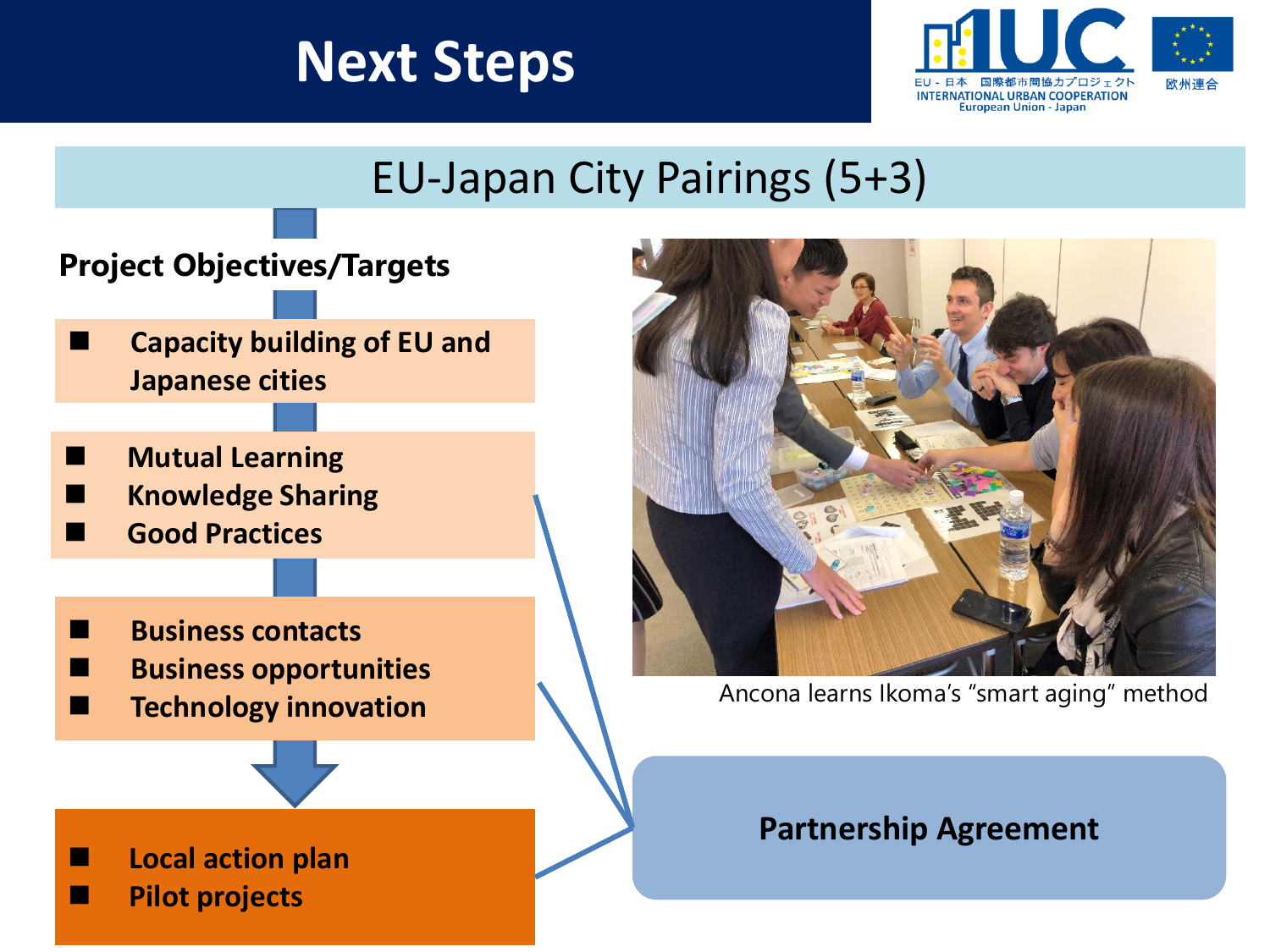## Expected Results / Targets



### **Specific Objective:**

### **To strengthen EU-Japan city-to-city cooperation on sustainable urban development**

### **Result to be Achieved**

**Targets**

### **R1**

- **At least 8 new city pairing/partnership agreements signed**
- **Increased interest from Japanese government to bring urban dimension into national urban and climate change plans**
- **Raised awareness of EU policy and action on project themes**

#### **R2**

- **At least 16 new action plans concluded and implemented**
- **EU policy on project themes promoted and visibility increased**
- **At least 2 pilot projects with adequate access to financing identified**

#### **R3**

• **Increased peer-level knowledge management, exchange, sharing and networking between project stakeholders**

#### **R4**

- **At least 25 new business contacts for European companies identified in the urbanization market**
- **Business opportunities for European companies promoted**
- **European technology innovations promoted and showcased**

**Result 1-A strong EU-Japan local authority cooperation on project themes is established**

**Result 2-The capacity of EU-Japan local authorities to implement cooperation on the project themes is strengthened**

**Result 3-Active knowledge and information sharing and learning between EU-Japan local authorities on project themes is developed**

**Result 4-European business opportunities in project fields are promoted**